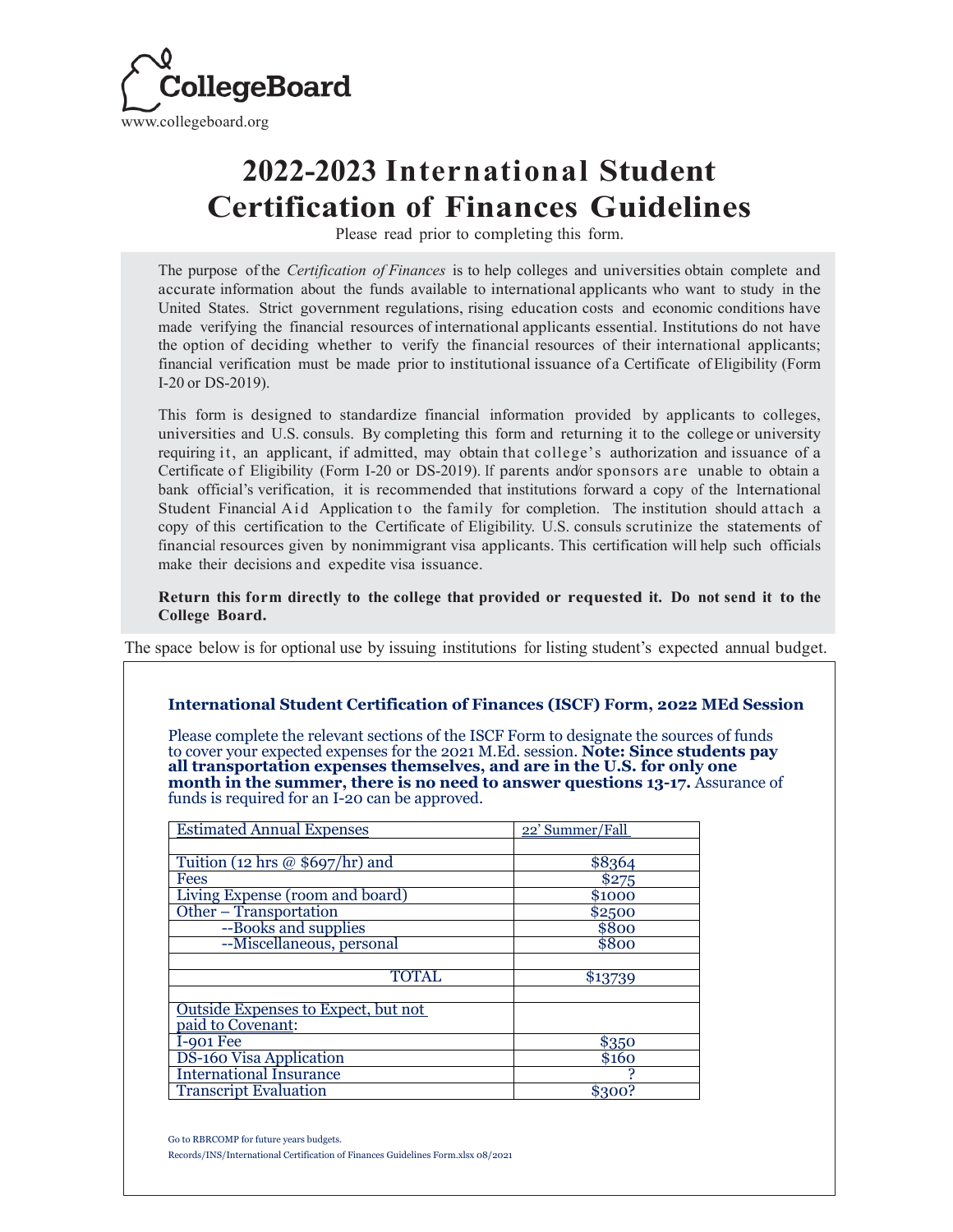

## **Return directly to the college providing or requesting this statement.**

| <b>INTERNATIONAL STUDENT</b> |                                        |
|------------------------------|----------------------------------------|
|                              | <b>CERTIFICATION OF FINANCES 2022-</b> |
| 2023                         |                                        |

**CONFIDENTIAL**

| 1. YOUR<br><b>NAME</b>                                                                               | Mr.                                                                                         |                                                              |                |                            |                                                                                  | 7. EXPECTED VISA<br>4. DATE OF BIRTH                                                                                                                                                                                                |  |  |
|------------------------------------------------------------------------------------------------------|---------------------------------------------------------------------------------------------|--------------------------------------------------------------|----------------|----------------------------|----------------------------------------------------------------------------------|-------------------------------------------------------------------------------------------------------------------------------------------------------------------------------------------------------------------------------------|--|--|
|                                                                                                      | Ms.                                                                                         |                                                              |                |                            | TYPE <sub>F-1</sub><br><b>MONTH</b><br><b>DAY</b><br><b>YEAR</b><br>$F-2$ $\Box$ |                                                                                                                                                                                                                                     |  |  |
|                                                                                                      | Miss                                                                                        | GIVEN (first)                                                |                | FAMILY (surname)<br>MIDDLE |                                                                                  | $J-1$ $\Box$                                                                                                                                                                                                                        |  |  |
|                                                                                                      | (Circle one)                                                                                |                                                              |                |                            |                                                                                  | $J-2$ $\Box$<br>5. PLACE OF BIRTH (country)<br>$G-1$ $\Box$                                                                                                                                                                         |  |  |
|                                                                                                      |                                                                                             |                                                              |                |                            |                                                                                  | $G-2$ $\Box$                                                                                                                                                                                                                        |  |  |
| 2. PERMANENT                                                                                         |                                                                                             |                                                              |                |                            |                                                                                  | $G-3$                                                                                                                                                                                                                               |  |  |
| <b>ADDRESS</b>                                                                                       |                                                                                             |                                                              |                |                            | $G-4$ $\blacksquare$<br>6. COUNTRY OF CITIZENSHIP<br>$H$ $\Box$                  |                                                                                                                                                                                                                                     |  |  |
| 3.                                                                                                   |                                                                                             |                                                              |                |                            |                                                                                  | Other (specify) _____                                                                                                                                                                                                               |  |  |
| 8. Enter the expected amount of annual support from the sources listed below. Enter amounts in       |                                                                                             |                                                              |                |                            |                                                                                  | 9. OFFICIAL CERTIFICATION OF SOURCES OF FUNDS AND AMOUNTS                                                                                                                                                                           |  |  |
| U.S. dollars. Please PRINT all entries. Use an additional sheet of paper for explanations, if        |                                                                                             |                                                              |                |                            | This is to certify that I have read the information furnished by the applicant   |                                                                                                                                                                                                                                     |  |  |
| <b>STUDENT'S SOURCES OF FUNDS</b>                                                                    |                                                                                             | <b>ASSURED</b><br><b>SUPPORT</b><br><b>PROJECTED SUPPORT</b> |                |                            |                                                                                  | on this form, that it is a true and accurate statement, and that the funds are<br>available and will be provided as indicated.                                                                                                      |  |  |
|                                                                                                      |                                                                                             | 2022-2023                                                    | 2023-2024      | 2024-2025                  | 2025-2026                                                                        | <b>SIGNATURE</b>                                                                                                                                                                                                                    |  |  |
| 8a. PERSONAL OR FAMILY SAVINGS                                                                       |                                                                                             |                                                              |                |                            |                                                                                  | OF.                                                                                                                                                                                                                                 |  |  |
| NAME OF BANK                                                                                         |                                                                                             |                                                              |                |                            |                                                                                  | <b>TITLE</b> TITLE THE REPORT OF THE REPORT OF THE REPORT OF THE REPORT OF THE REPORT OF THE REPORT OF THE REPORT OF THE REPORT OF THE REPORT OF THE REPORT OF THE REPORT OF THE REPORT OF THE REPORT OF THE REPORT OF THE REPORT O |  |  |
| A bank official's signature is required on                                                           |                                                                                             |                                                              |                |                            |                                                                                  |                                                                                                                                                                                                                                     |  |  |
| the certification if the student is                                                                  |                                                                                             |                                                              |                |                            |                                                                                  |                                                                                                                                                                                                                                     |  |  |
| partially or totally supported by<br>personal savings.                                               |                                                                                             |                                                              |                |                            |                                                                                  | <b>ADDRES</b><br>S                                                                                                                                                                                                                  |  |  |
|                                                                                                      |                                                                                             |                                                              |                |                            |                                                                                  | OF BANK                                                                                                                                                                                                                             |  |  |
| <b>PARENTS</b><br>8b.                                                                                |                                                                                             |                                                              |                |                            |                                                                                  | Parent's signature is required (see certification statement above).                                                                                                                                                                 |  |  |
| Money available from<br>sources other than savings.                                                  |                                                                                             |                                                              |                |                            |                                                                                  | SIGNATURE OF                                                                                                                                                                                                                        |  |  |
|                                                                                                      |                                                                                             |                                                              |                |                            |                                                                                  |                                                                                                                                                                                                                                     |  |  |
| <b>FATHER'S NAME</b>                                                                                 |                                                                                             |                                                              |                |                            |                                                                                  |                                                                                                                                                                                                                                     |  |  |
| MOTHER'S                                                                                             |                                                                                             |                                                              |                |                            |                                                                                  |                                                                                                                                                                                                                                     |  |  |
|                                                                                                      |                                                                                             |                                                              |                |                            |                                                                                  |                                                                                                                                                                                                                                     |  |  |
| <b>NAME</b>                                                                                          |                                                                                             |                                                              |                |                            |                                                                                  |                                                                                                                                                                                                                                     |  |  |
| 8c.<br><b>SPONSORS</b>                                                                               |                                                                                             |                                                              |                |                            |                                                                                  | Sponsor's signature is required (see certification statement above).                                                                                                                                                                |  |  |
| Money available from                                                                                 |                                                                                             |                                                              |                |                            |                                                                                  | SIGNATURE OF                                                                                                                                                                                                                        |  |  |
| sources other than parents.                                                                          |                                                                                             |                                                              |                |                            |                                                                                  | SPONSOR                                                                                                                                                                                                                             |  |  |
| SPONSOR'S                                                                                            |                                                                                             |                                                              |                |                            |                                                                                  | ADDRESS ARE AN INTERNATIONAL CONTRACTOR OF THE CONTRACTOR OF THE CONTRACTOR OF THE CONTRACTOR OF THE CONTRACTOR                                                                                                                     |  |  |
|                                                                                                      |                                                                                             |                                                              |                |                            |                                                                                  |                                                                                                                                                                                                                                     |  |  |
| <b>NAME</b>                                                                                          |                                                                                             |                                                              |                |                            |                                                                                  | <b>RELATIONSHIP OF</b>                                                                                                                                                                                                              |  |  |
|                                                                                                      |                                                                                             |                                                              |                |                            |                                                                                  | SPONSOR TO STUDENT  SPONSOR TO STUDENT                                                                                                                                                                                              |  |  |
| SPONSOR'S                                                                                            |                                                                                             |                                                              |                |                            |                                                                                  |                                                                                                                                                                                                                                     |  |  |
| 8d.<br>YOUR GOVERNMENT                                                                               |                                                                                             |                                                              |                |                            |                                                                                  | 13. How will you pay for your transportation to the U.S.?                                                                                                                                                                           |  |  |
|                                                                                                      |                                                                                             |                                                              |                |                            |                                                                                  |                                                                                                                                                                                                                                     |  |  |
|                                                                                                      |                                                                                             |                                                              |                |                            |                                                                                  | 14. What is the total amount of money you expect                                                                                                                                                                                    |  |  |
|                                                                                                      | <b>NAME OF AGENCY</b>                                                                       |                                                              |                |                            |                                                                                  | to have when you arrive at this institution? $U.S.$ \$                                                                                                                                                                              |  |  |
| Enclose a signed copy of your<br>letter of award with this form.                                     |                                                                                             |                                                              |                |                            |                                                                                  | 15. Do you plan to remain in the U.S. during the summer?<br>Yes<br>No.                                                                                                                                                              |  |  |
|                                                                                                      | TOTAL >                                                                                     | \$                                                           | $$\mathbb{S}$$ | $\mathbb{S}$               | \$                                                                               | 16. If remaining in the U.S., do you plan to attend                                                                                                                                                                                 |  |  |
| 10. What is the present exchange rate of your country's                                              |                                                                                             |                                                              |                |                            |                                                                                  | summer school?Yes No                                                                                                                                                                                                                |  |  |
|                                                                                                      |                                                                                             |                                                              |                |                            |                                                                                  | 17. What are the sources and amounts of support                                                                                                                                                                                     |  |  |
| 11. Does your government currently impose restrictions on exchange and release of funds for study in | the U.S.? Yes No If YES, describe restrictions.                                             |                                                              |                |                            |                                                                                  | available to you during the summer?                                                                                                                                                                                                 |  |  |
|                                                                                                      |                                                                                             |                                                              |                |                            |                                                                                  | AMOUNT SOURCES: U.S. \$                                                                                                                                                                                                             |  |  |
| 12. Do you have a source for emergency funds once you arrive in the U.S.? Yes                        |                                                                                             |                                                              |                |                            |                                                                                  | $\overline{\phantom{a}}$ U.S. \$<br>No                                                                                                                                                                                              |  |  |
| If YES, name source.                                                                                 |                                                                                             |                                                              |                | Amount available           |                                                                                  | $\overline{\phantom{a}}$ U.S. \$                                                                                                                                                                                                    |  |  |
| <b>0 0</b>                                                                                           |                                                                                             |                                                              |                |                            |                                                                                  |                                                                                                                                                                                                                                     |  |  |
|                                                                                                      |                                                                                             |                                                              |                | in U.S. dollars \$         | 8-<br>о                                                                          | $\overline{U}$ S. $\overline{S}$                                                                                                                                                                                                    |  |  |
| 18. A CERTIFICATE OF ELIGIBILITY (Form I-20 or DS-2019) will not be authorized                       | until this form is completed and returned to the institution to which you are               |                                                              |                |                            |                                                                                  | I certify that the information on this form is true, correct and complete.<br>I understand that any misrepresentation may be cause for refusing or revoking                                                                         |  |  |
|                                                                                                      | admission. applying. The institution will attach a copy of this form to your CERTIFICATE OF |                                                              |                |                            |                                                                                  |                                                                                                                                                                                                                                     |  |  |
|                                                                                                      | ELIGIBILITY. Both the form and certificate must be shown to the U.S. consul to              |                                                              |                |                            |                                                                                  | <b>DATE</b>                                                                                                                                                                                                                         |  |  |
| obtain a visa.                                                                                       |                                                                                             |                                                              |                |                            |                                                                                  |                                                                                                                                                                                                                                     |  |  |